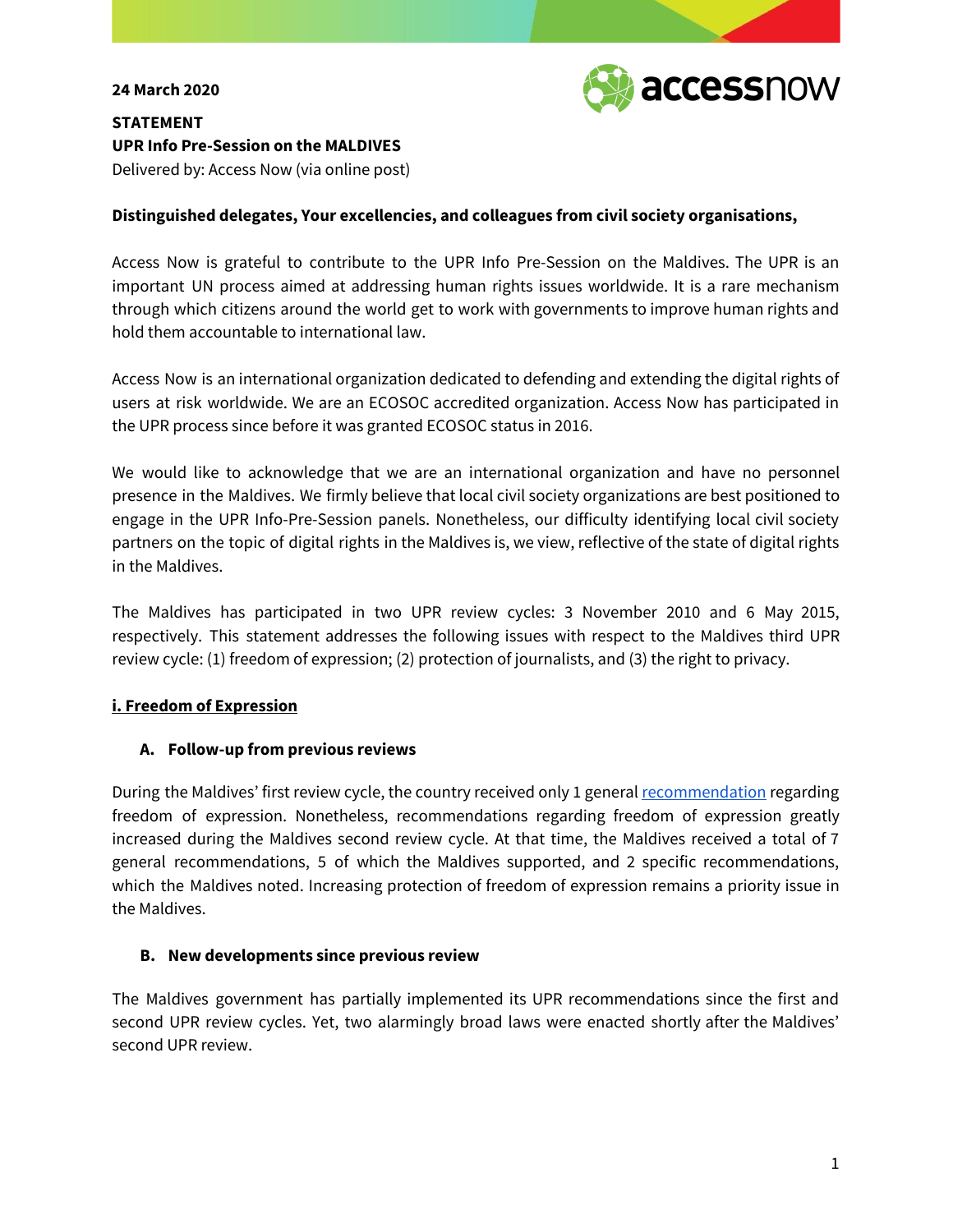First, in July 2015, the Maldives' Parliament implemented the Anti-Terorrism Act, which contains broad provisions to prosecute government critics and stifle dissent. Specifically, acts of terrorism include "disrupting public services" for the purpose of "exerting an undesirable influence on the government or the state." As a result, many activists continue to be charged and detained through this broad provision under the Act.

Second, in August 2016, the Maldives' Parliament enacted the Anti-Defamation and Freedom of Expression Act, which alarmingly re-criminalised defamatory speech in the country. Specifically, the Act criminalised content or speech that "contradicts any tenant of Islam, threatens national security, contradicts social norms, or encroaches on another's rights, repution or good name." International experts [warned](https://www.ohchr.org/EN/NewsEvents/Pages/DisplayNews.aspx?NewsID=20359&LangID=E) that the broad grounds for restrictions contained in the law contradict both international human rights standards and the Maldives Constitution.

The new government has made some positive developments to address restrictions on freedom of expression in the country. Shortly after taking office in November 2018, the Maldives' Parliament passed a bill to [repeal](https://monitor.civicus.org/updates/2019/01/30/criminal-defamation-law-repealed-those-expressing-critical-views-still-risk/) the Anti-Defamation and Freedom of Expression Act. However, recent 2019 amendments to the Anti-Terrorism Act by the current government continue to raise free [speech](https://www.civicus.org/documents/Maldives.JointUPRSubmission.pdf) and due process [concerns](https://www.civicus.org/documents/Maldives.JointUPRSubmission.pdf).

The freedom and independence of the media remains inadequately protected. Many in the Maldives continue to face threats, intimidation and violence when exercising their opinions, therefore creating a chilling effect on free speech throughout the country. For instance, in November 2019, under the 2003 Associations Act, the government shut [down](https://www.hrw.org/news/2019/10/11/maldives-human-rights-group-shut-down) the Maldivian Democracy Network, a leading human rights organization that provided invaluable research on a variety of human rights topics affecting the country, including freedom of expression. This attack on freedom of association directly infringes the rights of Maldivians to seek, receive, access, and impart information, which is a necessary precondition for the formation of opinions and the exercise of free expression.

# **C. Recommendations: Freedom of Expression**

We urge that freedom of expression remains a prominent issue in the upcoming UPR review cycle, with an emphasis on curtailing the chilling effect on free speech in the country. We therefore recommend that the Maldives government:

- **1. Repeal or amend the 2015 Anti-Terrorism Act and the 2003 Associations Act to ensure that the legislation fully complies with international standards on freedom of expression.**
- **2. Create an enabling environment where individuals can freely exercise their right to freedom of expression and to associate without threats of violence, prosecution and repression. Specifically, reinstate the Maldivian Democracy Network.**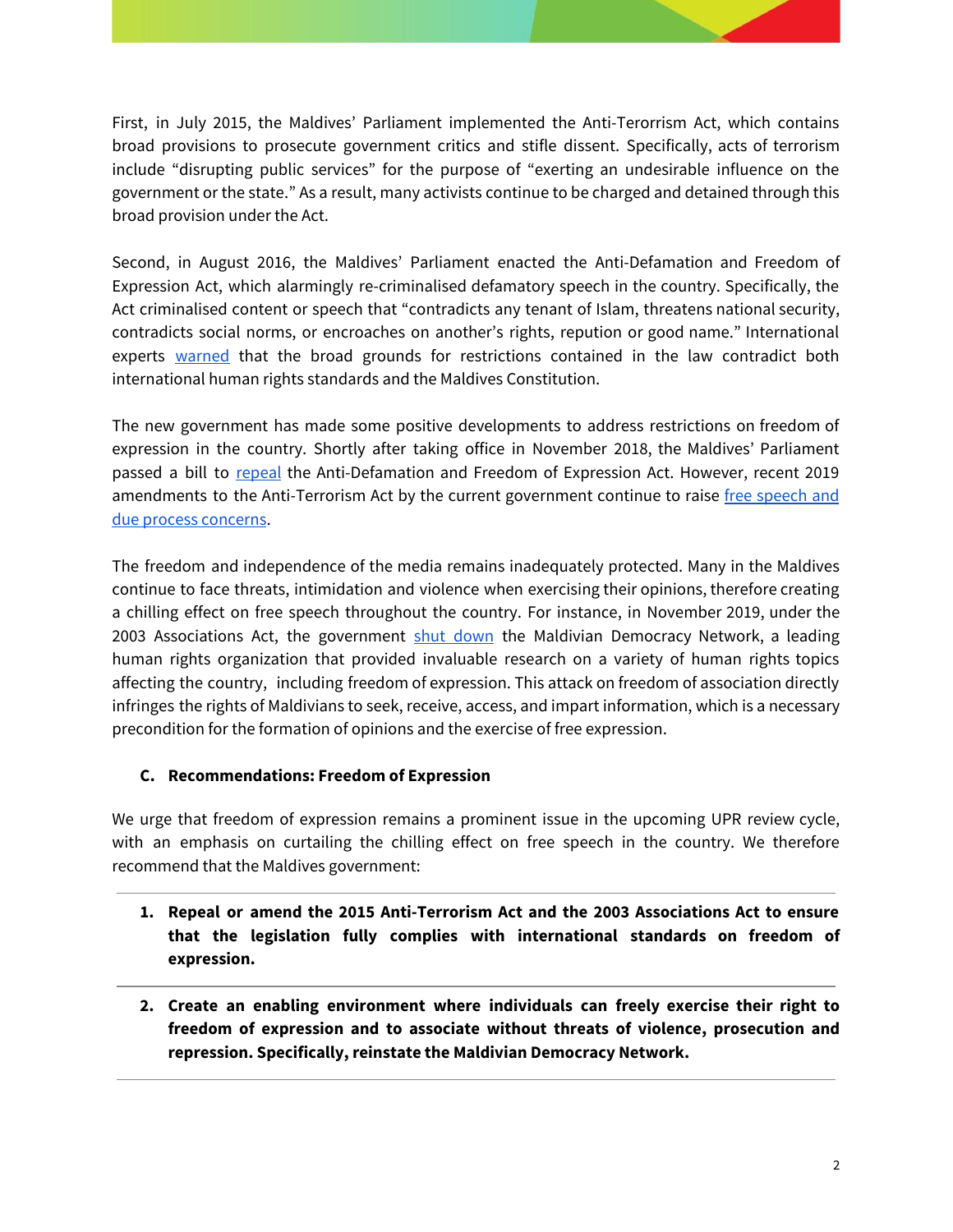# **ii. Protection of Journalists**

### **A. Follow-up from previous reviews**

The Maldives received only 1 recommendation regarding protection of journalists in its first review. Nonetheless, recommendations regarding protection of journalists greatly increased during the Maldives second review cycle. During its second review, the Maldives received approximately 8 recommendations regarding the protection of journalists. Interconnected with freedom of expression, protection of journalists remains a priority issue in the Maldives.

#### **B. New developments since previous reviews**

The Maldives government has partially implemented its UPR recommendations since the first and second UPR review cycles. Yet, attacks against journalists, bloggers, writers, activists, and civil society groups, online and offline, continue to threaten the safety and protection of journalists.

From 2012 to 2017 the Maldives saw a spate of religious-motivated attacks that targeted writers who were popular on social media.<sup>1</sup> In 2018, the Maldives established a presidential commission on enforced disappearances and murders. This commission has made progress in identifying individuals suspected of involvement in the 2014 abduction and [killing](https://wtop.com/asia/2019/09/commission-says-long-missing-maldivian-journalist-is-killed/) of Ahmed Rilwan Abdulla, as well as government interference in the subsequent investigation. However, this progress must lead to timely prosecution of all those involved in the attack, no matter their position, including those who may still be working in government and law enforcement.

# **C. Recommendations: Protection of Journalists**

We therefore urge that protection of journalists remain a prominent issue in the upcoming UPR review cycle, with an emphasis on investigating and resolving attacks on all journalists. We therefore recommend that the Maldives government:

- **1. Robustly investigate attacks on all journalists, bloggers, writers, activists, civil society groups, human rights defenders and other media works, and their sources in civil society, and prosecute all those involved, including those who may still be working in government or law enforcement.**
- **2. Invite relevant international experts, including UNESCO, to monitor and help improve the situation of journalists, bloggers, and other media workers, and implement the UN Plan of Action on the Safety of Journalists and the Issue of Impunity.**

<sup>&</sup>lt;sup>1</sup> These include, but are not limited to, blogger and former editor Haveeru, Ismail Khilath Rasheed (known as Hilath) who survived an attempt on his life in June 2012; Afrasheem Ali, a former member of Parliament, killed in October 2012; Ahmed Rilwan Abdulla, killed in 2014; and Yameen Rasheed, killed in April 2017.